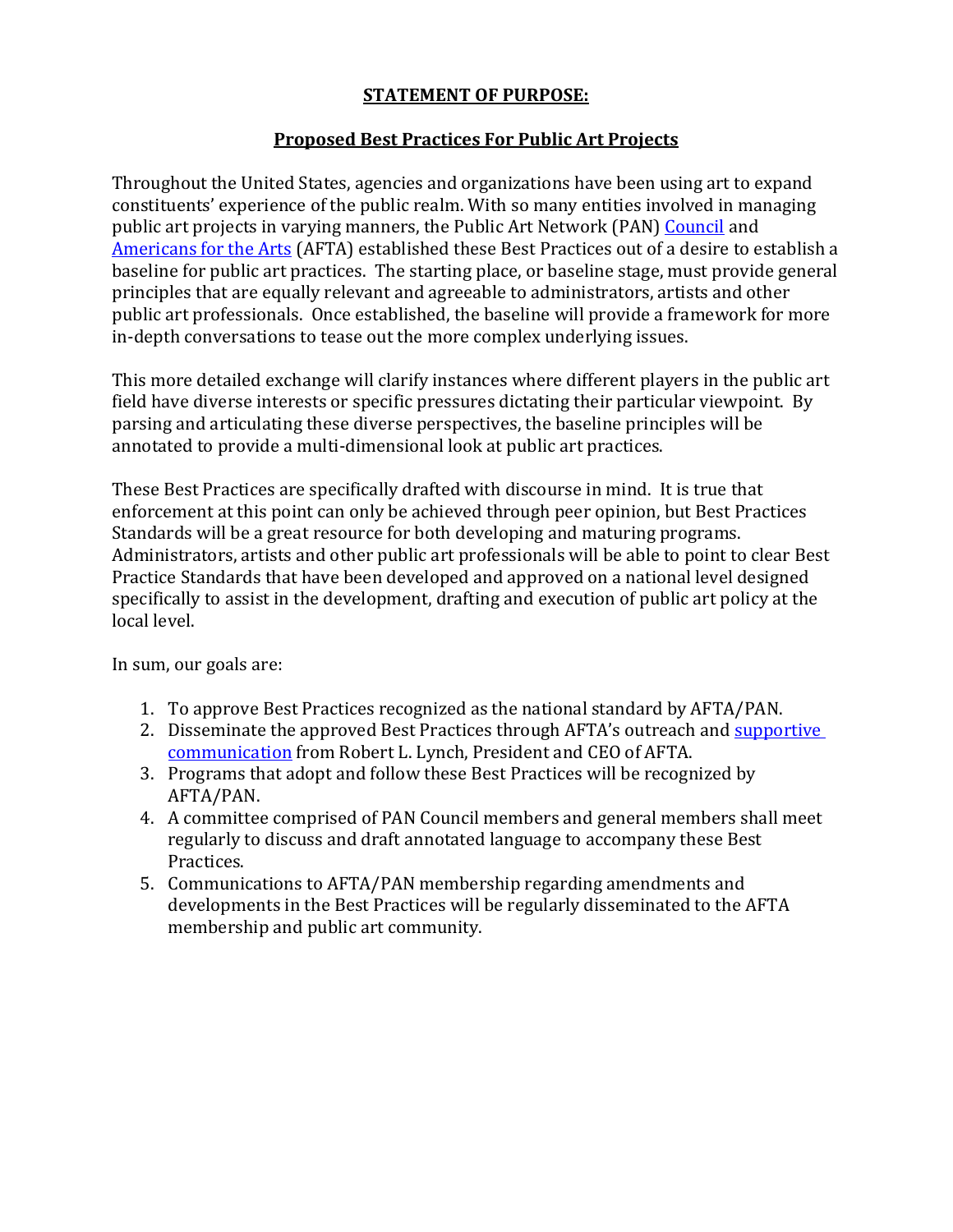## **DEFINED TERMS**

**Administrator:** includes public art administrators, public art program representatives, art consultants, developers and any other person or team working on behalf of a commissioning body or entity.

**Agreement:** includes any written agreement pertaining to the planning, design, development, fabrication, delivery and/or installation of an Artwork, including but not limited to letters of intent (LOIs), memoranda of understanding (MOUs), commission agreements, contracts and construction agreements.

**Artist:** includes individual artists as well as artist teams.

**Artwork:** unless otherwise restricted by the language of the particular statement, and excluding ancillary deliverables such as budgets and maintenance manuals, "Artwork" includes any permanent and/or temporary work as defined in the scope of work of an Agreement.

## **PROPOSED BEST PRACTICES FOR PUBLIC ART PROJECTS**

- 1. Administrators should clearly represent the scope and budget of project in Calls for Artists and communications.
- 2. Artists should truthfully represent their role and the nature of past work when presenting portfolios.
- 3. Artists should design to available budgets and propose what they can realistically deliver within budget, especially during design competitions.
- 4. Administrators/Consultants should not ask Artists to appropriate or use designs proposed by other Artists in a competition (e.g. cherry pick from among other competitors). Nor should Artists use other Artists' ideas or concepts proposed during a competition.
- 5. Any organization or entity commissioning Artwork should pay Artists for design proposals.
- 6. Administrators should ensure a legal and fair process for developing projects and selecting Artists.
- 7. All organizations and entities commissioning Artwork should consider their process for developing projects and selecting Artists in light of the principles in Americans for the Arts **Statement on Cultural Equity**.
- 8. As reasonably possible and consistent with existing privacy policies and legal requirements, Agencies should protect Artists' private information.
- 9. Arts professionals should be involved in the Artist selection process.
- 10. Administrators/Consultants should not receive money from Artists being considered or awarded a project.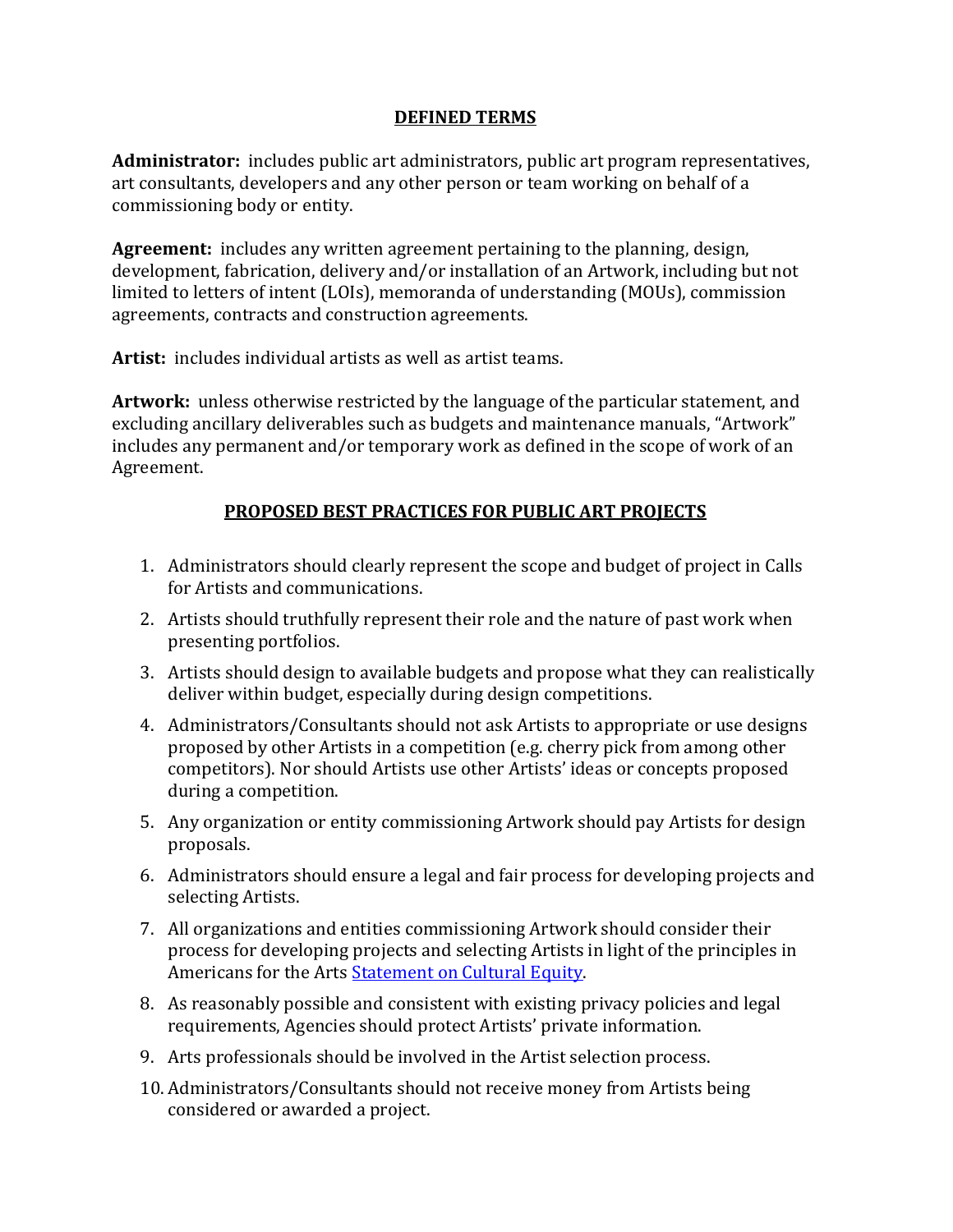- 11. To avoid actual conflict or the appearance of impropriety, real or perceived conflicts of interest should be disclosed, and impacted decision-makers should abstain from involvement in the process.
- 12. All projects should have a written Agreement that includes a clear articulation of: scope of work, budget and schedule. \*
- 13. All parties should have time to read and understand agreements prior to signing, and may seek legal and/or business counsel.
- 14. Agreements should clearly articulate the process by which project changes are approved and any changes should always be made in writing.
- 15. If substantial redesign of a contracted artwork or an entirely new proposal is requested, due to no fault of the Artist, the Artist should be compensated.
- 16. Realistic life span of an Artwork should be mutually agreed by all parties and written into the Agreement.
- 17. Artists should choose appropriate materials for artwork based on the expected life. Care should be taken when integrating components into the Artwork that are not warranted for the minimum warranty period required in the Agreement. Attention should be paid to integrated components that may void underlying warranties.
- 18. Artist warranties should not exceed two years.
- 19. With regard to manufacturer warranties for integrated components, Artists should be required to only pass along those warranties provided by the manufacturer.
- 20. Where reasonable, obtainable insurance is required by law, municipal policy and/or in an Agreement, Administrators should work with Artists to assess the true cost of this insurance so that Artists can budget. As only licensed professionals can obtain professional liability and/or errors and omission progressive insurance, Artists who are not licensed professionals should have this requirement waived. However, Agreements may require licensed subcontractors carry professional liability or errors and omissions insurance.
- 21. Administrators should not ask Artists to take on unreasonable or inappropriate liability.
- 22. Artists should have Agreements with their subcontractors, and include all relevant requirements of the prime contract in the sub-contract Agreement.\*
- 23. Project payment schedule should meet the cash flow needs of the Artwork schedule of deliverables.
- 24. Artists should retain copyright to their Artwork. However, Artists should expect to grant license to the contracting agency or ultimate owner for reasonable use of images of the Artwork for publicity, educational, and reasonable promotional purposes upon which the parties agree.
- 25. Artists and commissioning bodies and/or owners should provide reciprocal credit for their respective roles in commissioned Artworks.
- 26. Maintenance and conservation plans should be discussed and mutually agreed